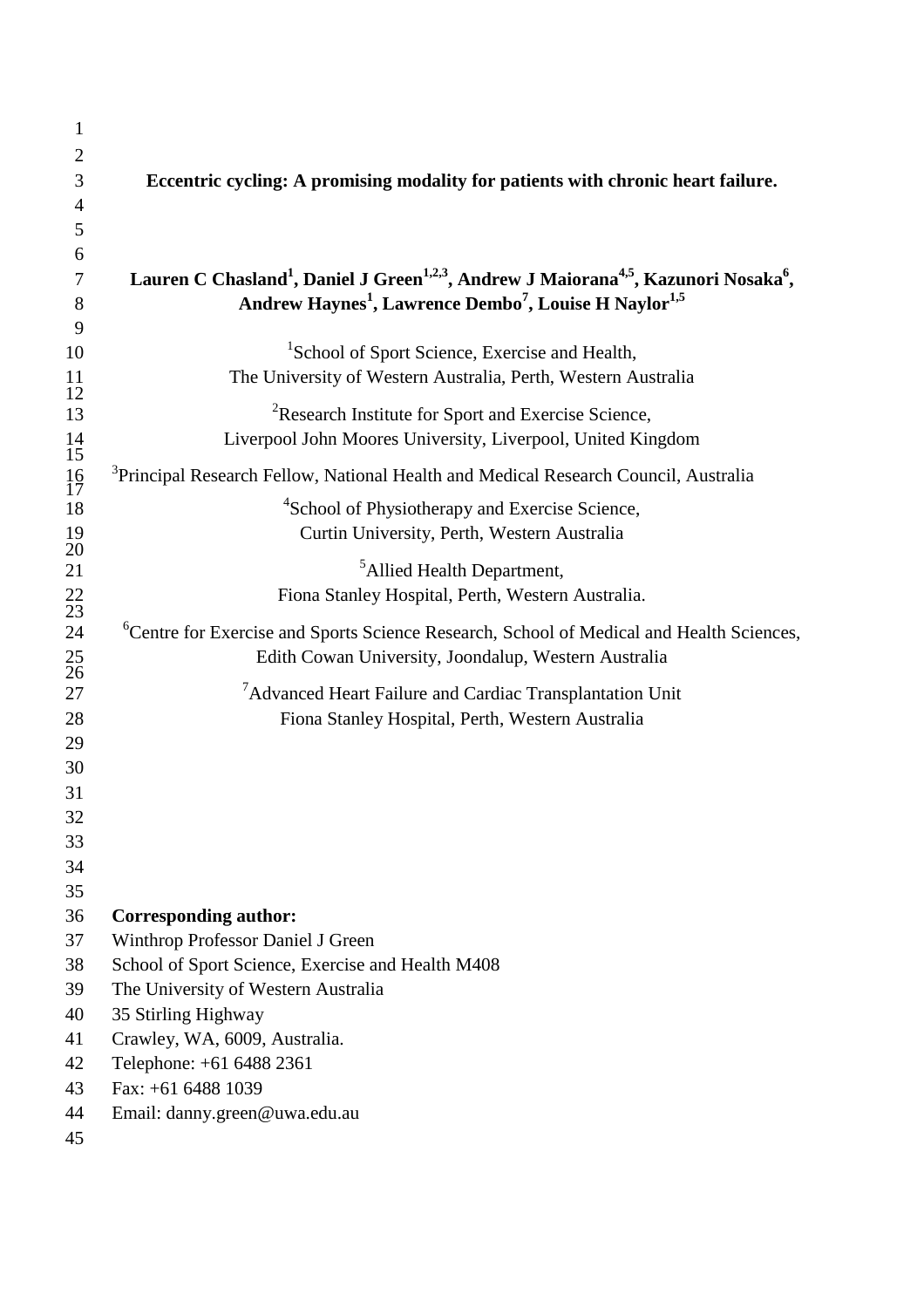#### **Abstract**

### **Introduction**

 Chronic heart failure (CHF) is characterized by dyspnea and poor exercise tolerance, which 49 decreases aerobic capacity ( $\dot{V}O_2$  peak), a measure strongly correlated with quality of life and mortality. In healthy populations, eccentric (ECC) cycling can be performed at a lower oxygen demand for matched workload, compared to concentric (CON) cycling, but few studies have previously investigated ECC cycling in CHF. We hypothesized that, when matched for external workload (Watts), an ECC cycling bout would be performed at a lower 54 cardiorespiratory load  $(\dot{V}O_2)$  than CON in patients with CHF.

#### **Methods**

 Eleven CHF patients (10 males) with impaired left ventricular systolic function (ejection 57 fraction  $31\pm12\%$ ) completed a CON VO<sub>2</sub> peak test, with the subsequent ECC and CON protocols set at 70% of individual maximal CON power (Watts). Oxygen consumption  $(VO_2)$ , respiratory exchange ratio (RER), minute ventilation ( $\dot{V}_E$ ), heart rate (HR) and rate pressure product (RPP) were compared between conditions.

### **Results**

62 ECC was performed at a lower  $\text{VO}_2$  (12.3 $\pm$ 1.3 vs. 14.1 $\pm$ 0.8 mL.kg<sup>-1</sup>min<sup>-1</sup>, P=0.01), RER 63  $(0.92\pm0.02 \text{ vs. } 0.96\pm0.01, \text{ P} = 0.01)$  and  $\dot{V}_{E}$  (36.5 $\pm$ 4.4 vs. 40.2 $\pm$ 2.0 L/min, P=0.04) in comparison to CON, despite both conditions being performed at matched workloads. Heart 65 rate (101 $\pm$ 5 vs. 96 $\pm$ 1 bpm; P=0.06) and RPP (13,539 $\pm$ 788 vs. 11,911 $\pm$ 227 bpm.mmHg<sup>-1</sup>, P=0.15) were not significantly different between conditions.

#### **Conclusion**

 When matched for external workload, ECC cycling can be performed with a lower oxygen demand than CON in patients with CHF. Eccentric cycling is a promising modality for cardiac rehabilitation in severely deconditioned patients with CHF.

- 
- **Keywords:** exercise, cardiac rehabilitation, oxygen uptake, exercise rehabilitation.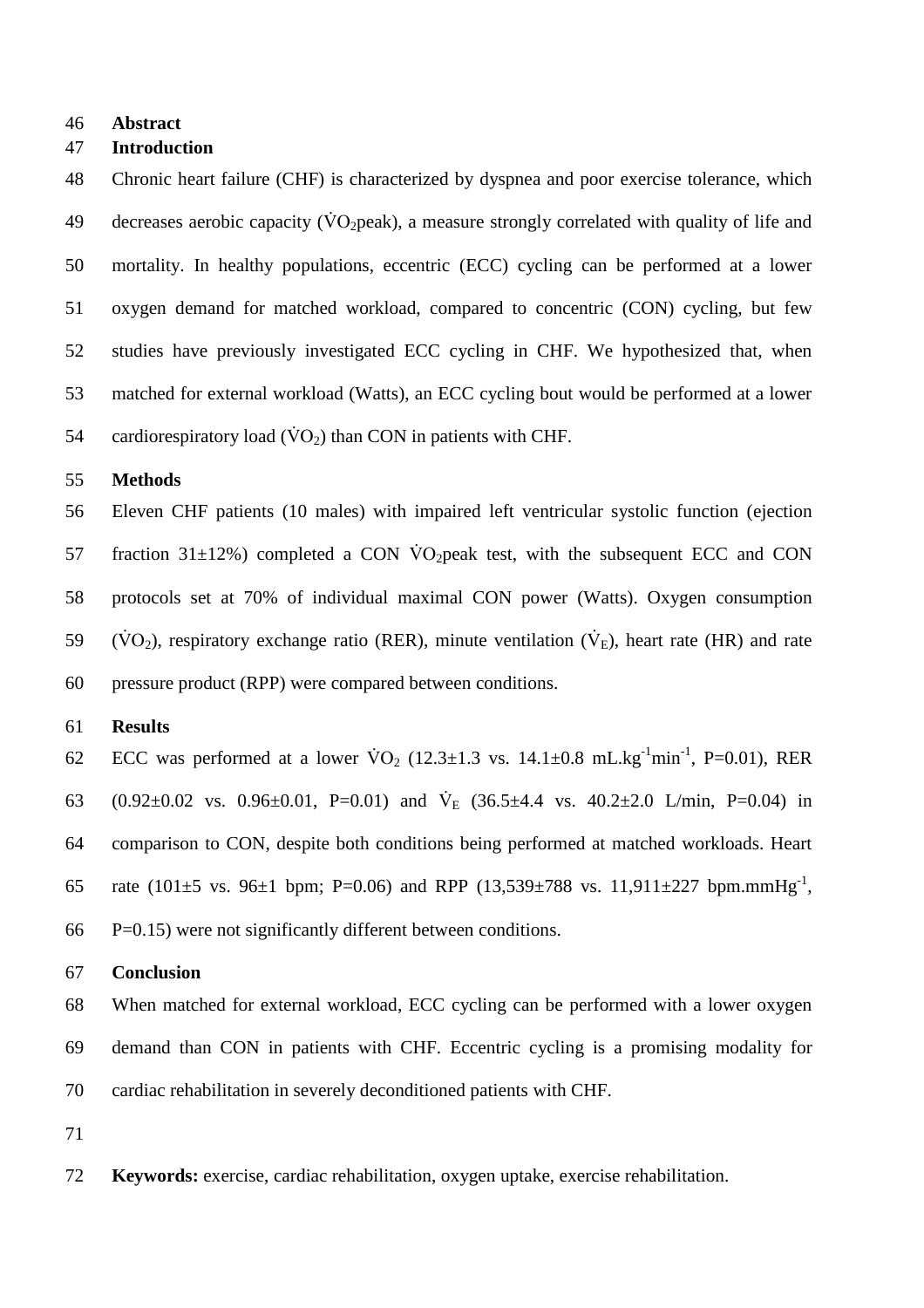**Introduction**

 Chronic heart failure (CHF) is a major global health burden (28). By 2030, the prevalence of CHF is expected to increase a further 23% due to rising levels of obesity and diabetes, alongside improved survival following myocardial infarction (19, 29). Hallmark symptoms of CHF are dyspnea and fatigue on exertion (7), leading to impaired functional independence, compromised quality of life and increased morbidity and mortality (32).

 It is well established that peripheral abnormalities represent a locus of fatigue in CHF. The sequelae of CHF involving sympathetic nervous system activation, increased inflammatory cytokine release and excessive peripheral vasoconstriction (21), are associated with a generalized skeletal muscle myopathy, which worsens as the disease progresses (3). First conceptualized in 1996 by Coats et al. (8), the 'muscle hypothesis' proposes that the activation of skeletal muscle metaboreceptors may underpin exertional dyspnea and fatigue, and by way of a feedback loop, contribute to deteriorating left ventricular function. This creates a vicious cycle whereby worsening exercise intolerance and subsequent deconditioning induce further exacerbation of the condition.

 However, such abnormalities in skeletal muscle function and blood flow are amenable to exercise-mediated improvement (10, 18, 24, 25). Exercise training has shown to increase 93 aerobic capacity ( $\rm\ddot{VO}_2$  peak) in patients with CHF (13, 15, 31), a significant clinical finding given that this measure is a strong prognostic indicator (9, 26). Exercise-based rehabilitation programs are now an established component of CHF management worldwide, decreasing hospitalizations, increasing health-related quality of life and possibly reducing long-term 97 mortality (31).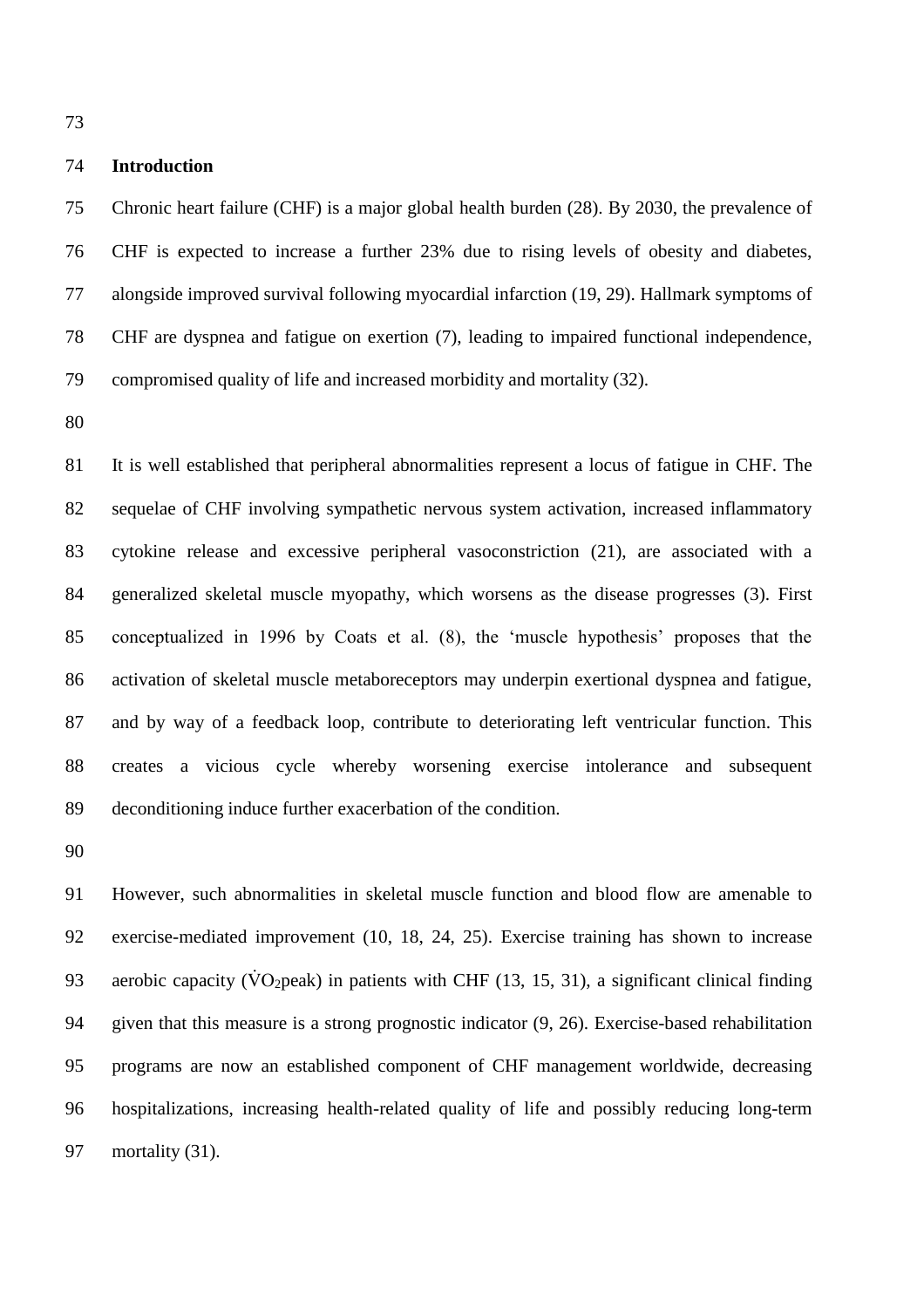Conventionally, exercise training for patients with CHF has utilized concentric exercise such as cycling, in which prime movers (e.g. knee extensors) shorten in pedalling. However, it can be challenging to prescribe concentric cycling (CON) at an intensity sufficient to induce peripheral adaptations, without causing dyspnea and fatigue in patients with more severe CHF. An exercise modality that enables a greater localized stimulus to the muscle, without increased cardiovascular demand, may provide an alternative pathway to attenuate skeletal muscle abnormalities in CHF.

 Eccentric cycling (ECC) possesses unique characteristics that differ from CON, making it a potentially efficacious and clinically relevant alternative for CHF patients. In healthy young 108 males, at the same mechanical intensity (Watts), metabolic intensity  $(\dot{V}O_2)$  is significantly lower when cycling eccentrically versus concentrically (36). The mechanisms underpinning this phenomenon are not fully understood, but are likely the result of complex molecular events resulting in less adenosine triphosphate (ATP) usage during ECC versus CON exercise (20, 33).

 As skeletal muscle has been identified as a key locus of exercise intolerance in patients with CHF (34, 35), ECC may enable exercise to be performed at higher mechanical intensities resulting in clinically important peripheral adaptations, without eliciting significant symptoms. However, there is a paucity of literature comparing the acute effects of ECC and CON cycling in patients with CHF, particularly studies in which the intensity of the sessions is well matched. The aim of this study was to compare, in patients with CHF, the oxygen demand associated with ECC and CON cycling performed at matched workloads. We hypothesized that, when matched for power output (W), patients with CHF would be able to 122 perform an ECC cycling bout at a lower  $\rm \dot{V}O_2$  in comparison to CON.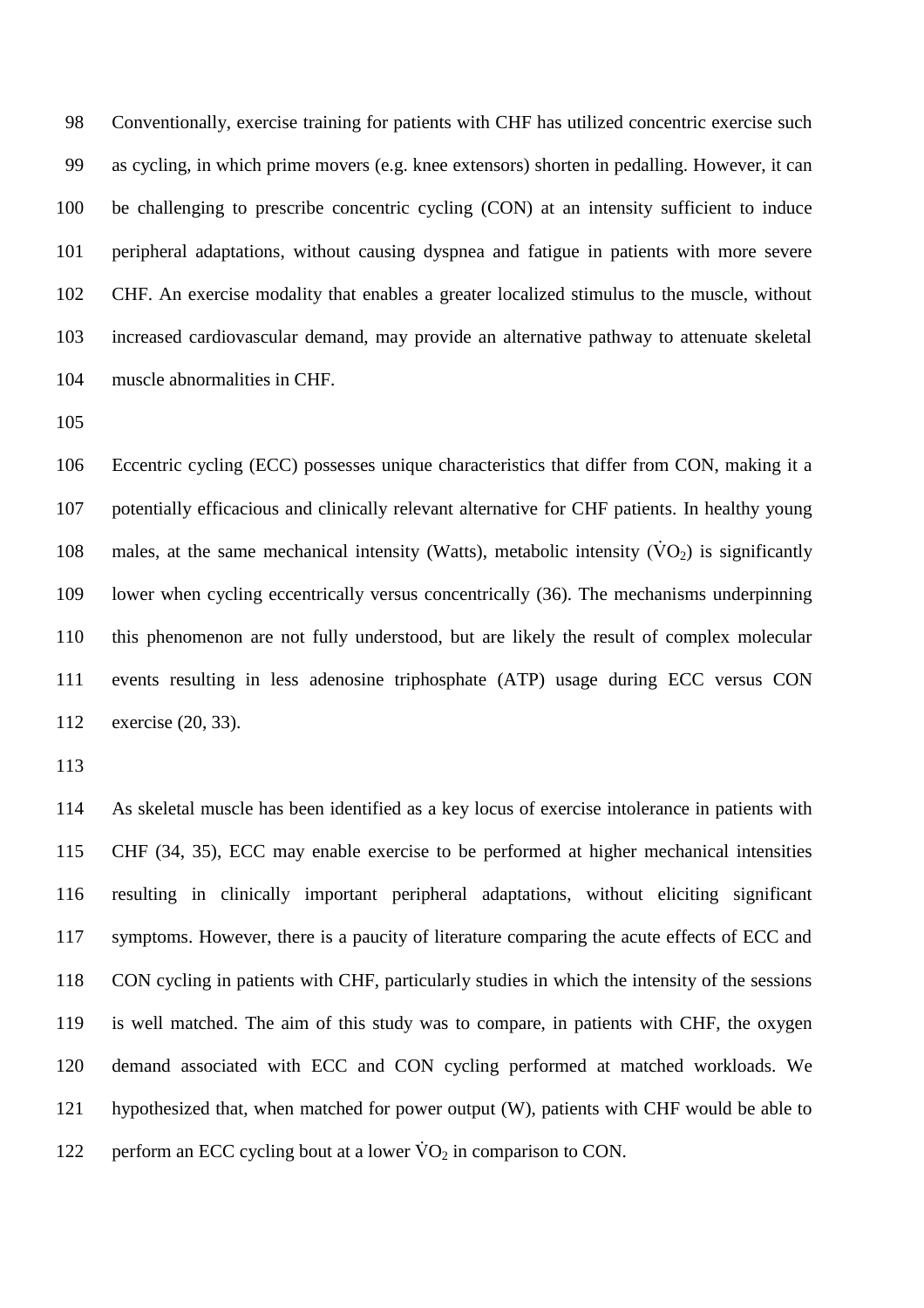### **Methods**

## *Participants*

 Eleven participants with CHF NYHA class I to III with a reduced left ventricular systolic function (ejection fraction <45%) who provided written informed consent were recruited from Fiona Stanley Hospital. Ethics approval for the study was provided by the Royal Perth Hospital Human Research Ethics Committee (HREC 14-160). Medical screening, performed by a cardiologist, occurred before participants were accepted into the study. Participants were excluded from the study if they met any of the following criteria: resting hypertension (>165/95 mmHg), severe obstructive aortic valve stenosis, severe heart rhythm disorder excluding safe participation in exercise, severe pulmonary hypertension (>70 mmHg), venous thromboembolic history within the past three months, musculoskeletal comorbidity limiting functional capacity beyond the CHF itself or inability to provide informed consent. As this was a trial of patients undergoing routine medical therapy, heart failure medications did not constitute exclusion. There were no changes in medication regimens or episodes of heart failure decompensation during the course of the study.

# *Experimental design*

 Participants performed a medically supervised graded exercise test (GXT) on a conventional electronically braked recumbent cycle ergometer (Corival, Lode BV, Groningen, The 143 Netherlands) with breath by breath  $\rm\dot{V}O_2$  and minute ventilation  $(\rm\dot{V}_{E})$  measured via indirect calorimetry (Vyntus CPX, Jaeger, CareFusion, Germany) and respiratory exchange ratio (RER) calculated automatically. Heart rate (HR) and rhythm were constantly monitored by 12-lead electrocardiogram (ECG). Stages were three minutes in duration and cycling was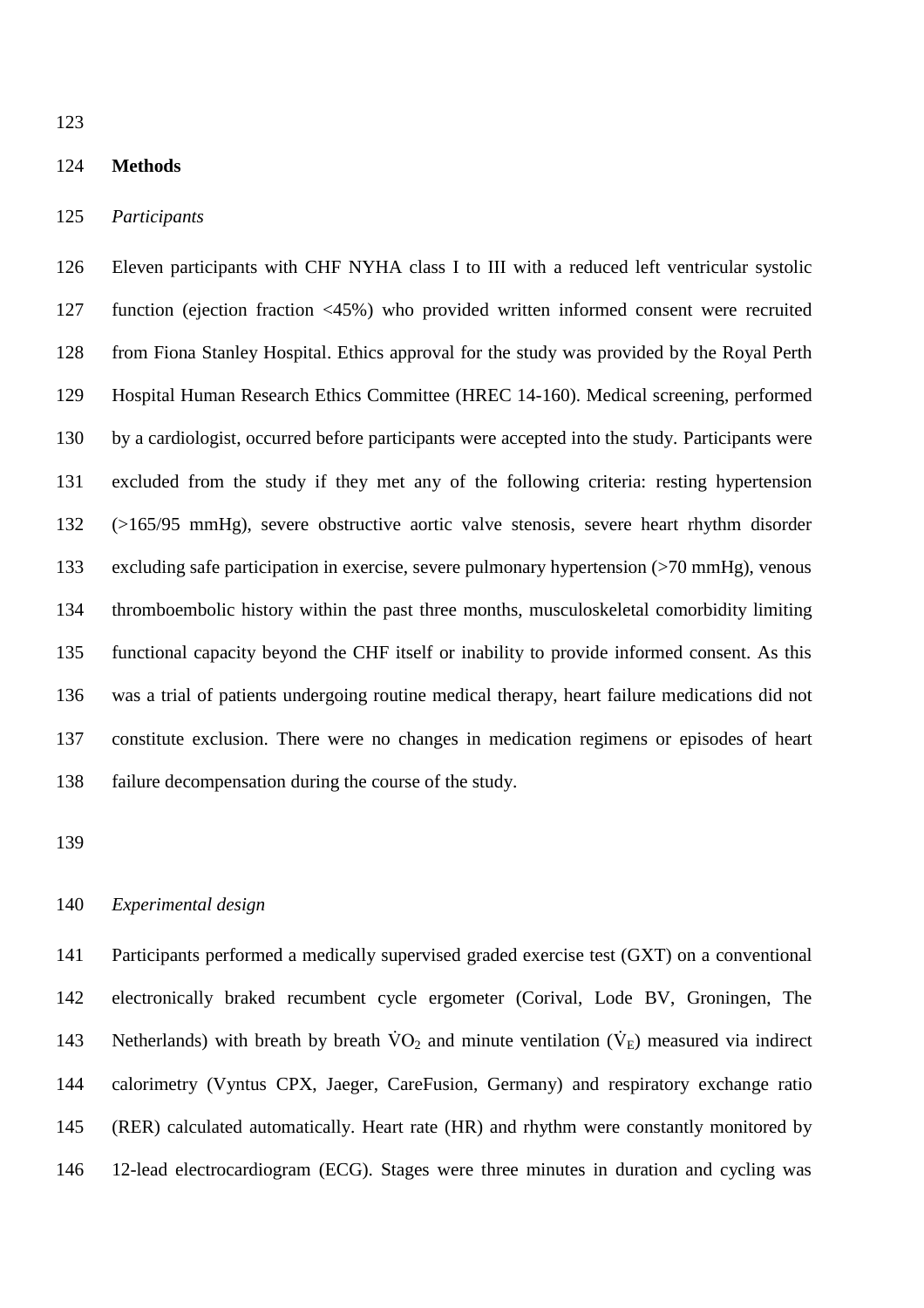maintained at a cadence of 60 revolutions per minute (rpm) with workload increased by 20 W increments. Blood pressure was measured manually in the final minute of each stage and the assessment was terminated when the participant reached volitional exhaustion.

 Seven days after the GXT, participants performed an ECC cycling session. To familiarise the participants with ECC cycling, each engaged in a short (three minute) familiarisation ECC 152 cycling bout consisting of 30 s without any load, followed by one minute at 30% of  $W_{\text{max}}$ 153 (from GXT) and then one minute aiming for 70% W<sub>max</sub> and a further 30 s without any load. 154 When HR and  $\dot{V}O_2$  had returned to baseline levels, participants performed a three minute 155 warm-up (30% of  $W_{\text{max}}$ ), followed by five minutes at a workload equivalent to 70% of maximum CON workload (W) achieved during the GXT. Due to the oscillatory nature of ECC cycling, the ECC session was always conducted first with workload averaged across each 30 s period. This way, we were able to alter the workload during every 30 sec during the CON session, to match the two conditions for power output (see Figure 1). Seven days later, a CON session was performed, during which workload was matched to the ECC session. The ECC and CON sessions were performed at the same time of day to help ensure medications influenced the sessions equally.

 In the current study, we matched the ECC and CON sessions based on workload, similar to our previous work by Penailillo et al. (36). Because of the limited exercise capacity of the participants in the present study, we minimized the exercise time to 5 min, but set the 167 intensity at 70% W<sub>max</sub> to compare between ECC and CON. Our pilot studies in healthy young 168 participants showed that when eccentric cycling duration is  $\sim$  less than 5 minutes, muscle damage characterized by delayed onset muscle soreness and prolonged strength loss is minimal. Based on this observation, we surmised that 5-min eccentric cycling would not induce significant muscle soreness in our CHF cohort. The workload chosen in this study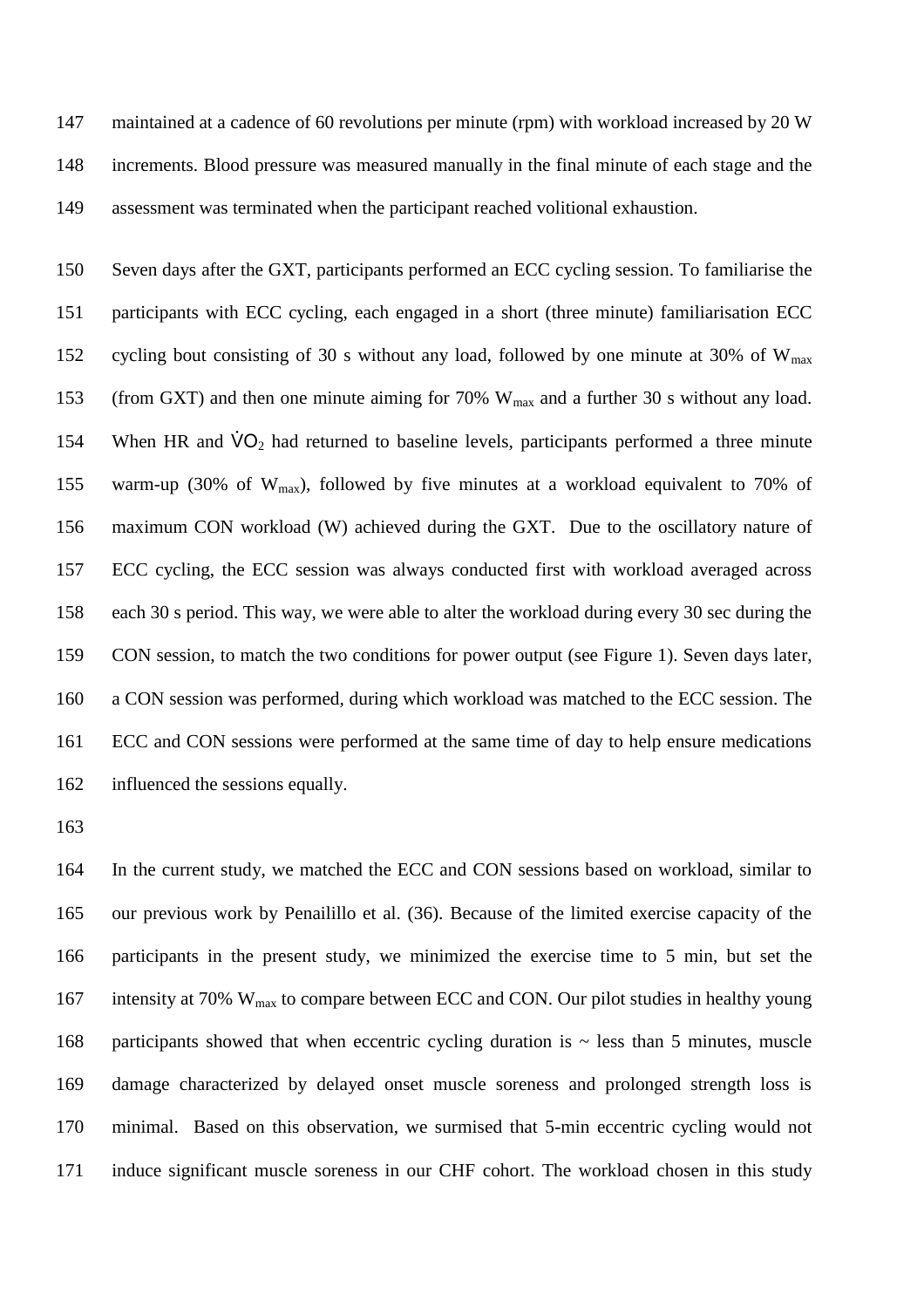172 equated to  $\sim$ 75% VO<sub>2</sub> peak, which is at the upper end of the range for continuous aerobic exercise prescription for patients with CVD, as recommended by the ACSM (2).

# *Eccentric cycling (ECC) protocol*

 On arrival at the lab participants were attached to a 12-lead ECG and resting HR, rhythm and BP recorded. Participants were given an explanation as to how to operate the ECC ergometer. Eccentric cycling was performed on a recumbent ergometer (Eccentric Trainer, Metitur, Ltd, Jyväskylä, Finland) with a 1.5 kW motor that powered the cranks in reverse. A target power output line was calculated for each participant and displayed on a screen. Actual power output was visually and numerically displayed on screen as a feedback mechanism for participants. Cadence was set at 40 rpm to account for the difficulty in performing higher cadence ECC cycle ergometer contractions.

 A metabolic cart (Vyntus CPX, Jaeger, CareFusion, Germany) was used to measure oxygen uptake and participants performed a three minute warm up, aiming for a power output 187 correlating to 30% W<sub>max</sub> achieved during GXT. Following this, participants were instructed to increase their wattage to 70% of  $W_{max}$  for a further five minutes. Heart rate,  $\dot{V}O_2$  (ml.kg. 189 <sup>1</sup>.min<sup>1</sup>),  $\dot{V}_E$  and RER were averaged across 10 s epochs with BP recorded at 1:30 and 4:30 of the five minute protocol. This was followed by a three minute cool down during which participants were instructed to keep their legs turning without applying any resistance.

## *Concentric (CON) cycling protocol*

 One week following the ECC session, participants completed a CON session using the conventional recumbent cycle ergometer mentioned above, with resistance (W) adjusted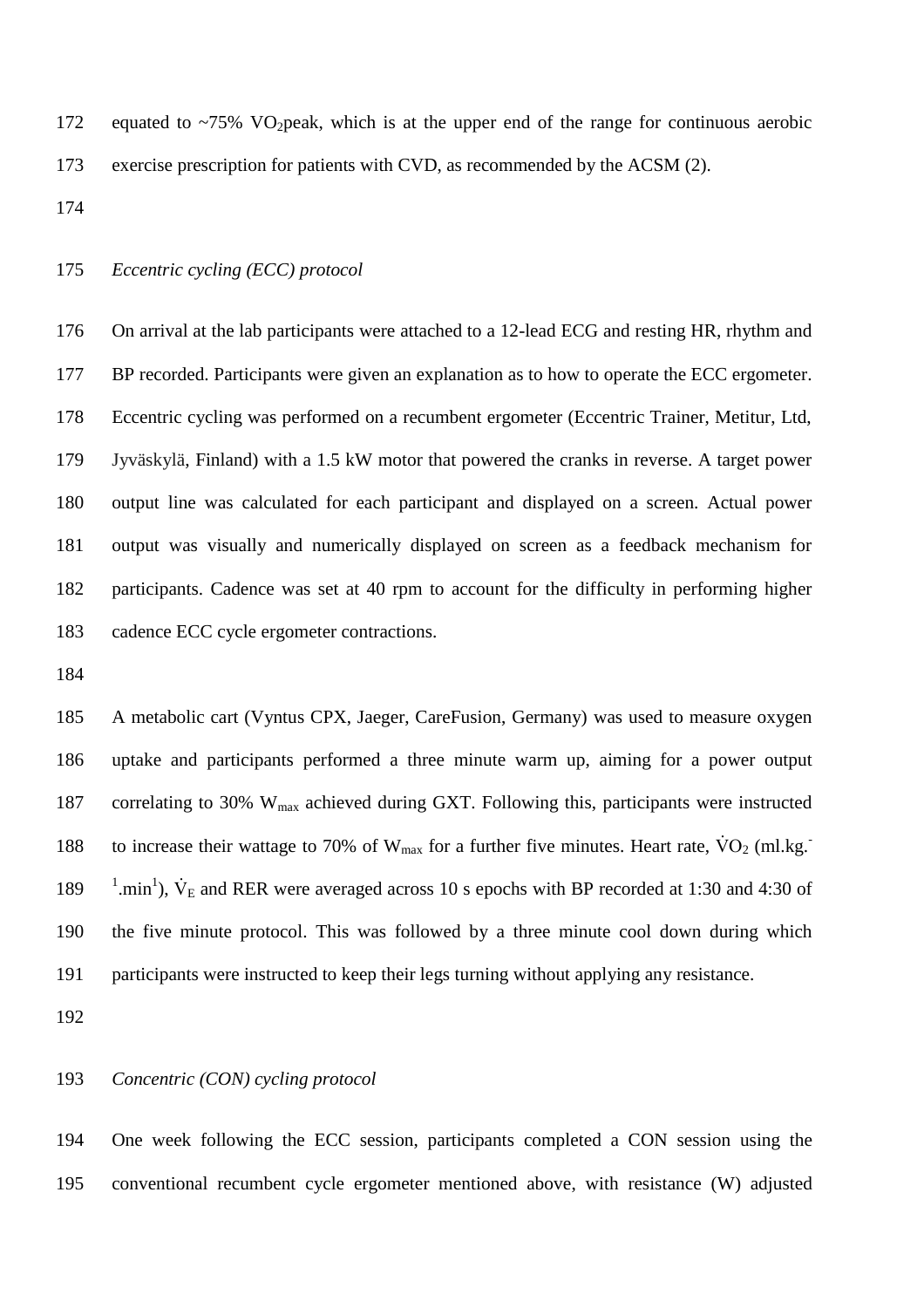every 30 s to match workload attained during the ECC session. Participants were instructed to cycle at 40 rpm. Identical measurements to those outlined in the ECC session were recorded. 

*Other measures*

 A visual analogue scale (VAS; 10-cm line, 0: no pain, 10: worst possible pain) was used to assess exercise muscle soreness in the quadriceps muscles pre, immediately post, 1, 24, 48 and 72 hours after each exercise session as a marker of muscle damage. Blood lactate (BLa) was measured before, immediately after and five minutes after each exercise by obtaining blood samples from the fingertip using a Lactate Pro 2 (Arkay Inc., Japan).

## *Statistical analyses*

 An *a-priori* sample size calculation was calculated from Meyer. et al. (27), using an effect 208 size of 3.74, power of 0.8 and  $p = 0.01$ . This calculation indicated that a minimum sample size of 8 was required. All results were analysed using SPSS (Version 20.0, IBM, USA) and 210 expressed as means  $\pm$  SD. As CON workload was manipulated every 30 s in order to closely match it to the ECC workload of the previous session, average values for the final 10 s of 212 each 30 s epoch for  $\dot{V}O_2$ , HR, RER and  $\dot{V}_E$  were recorded. These values were averaged across each minute of the exercise session to provide an overall average for the five minute protocol. Statistical analyses for the above measures were conducted using these values. Paired, two tailed *t*-tests were used to analyse the differences in outcome measures between 216 the two exercise protocols. For all analyses, statistical significance was set at  $p \le 0.05$ .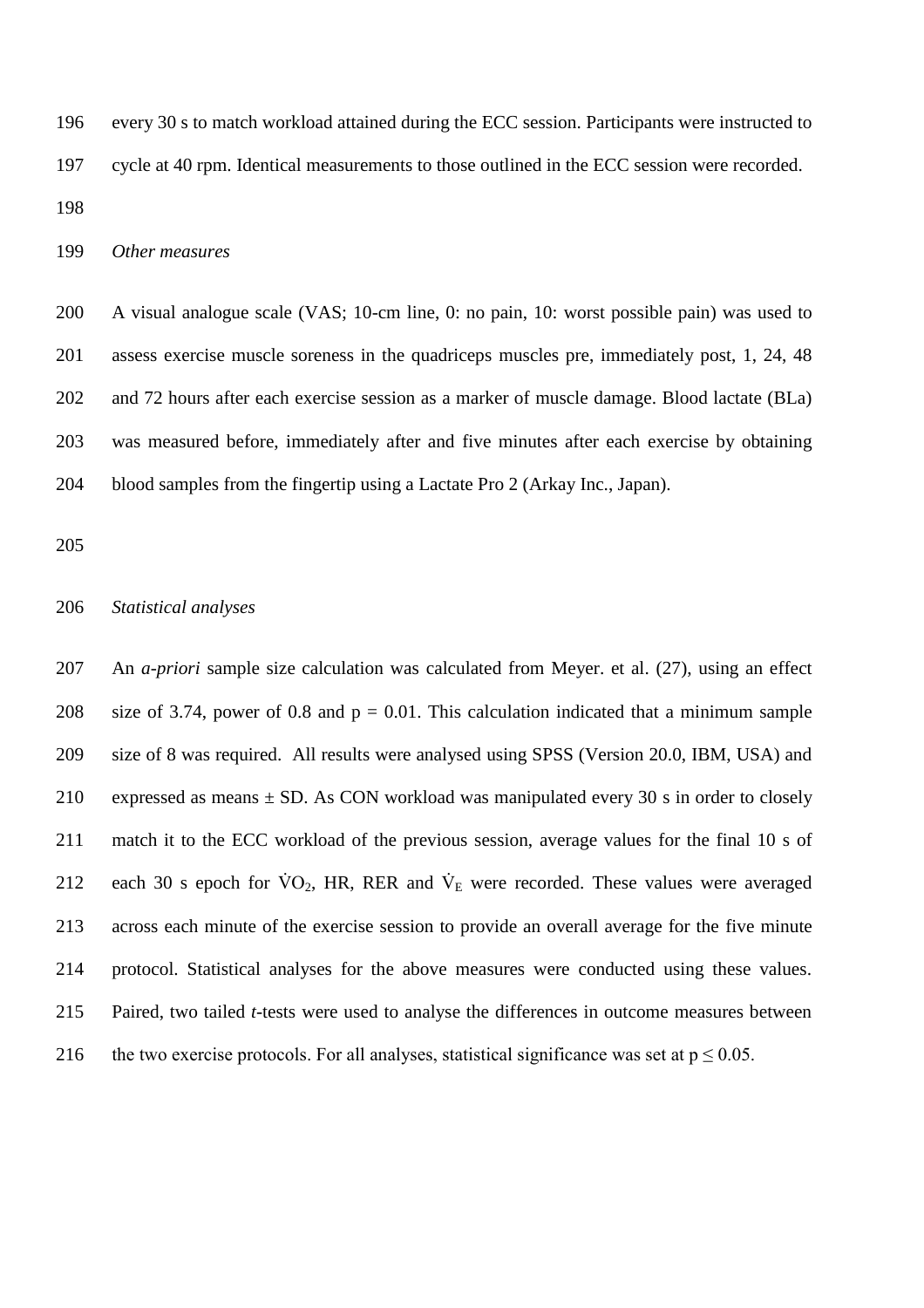**Results**

*Participant characteristics*

 Participant characteristics are presented in Table 1. Five participants had ischemic cardiomyopathy and six had non-ischemic cardiomyopathy as their primary diagnosis. Medications remained unchanged throughout the course of the study. Each participant completed all sessions without any adverse responses.

- 
- *Comparison of ECC and CON sessions*
- *Respiratory variables*

226 Across the exercise period,  $\text{VO}_2$  was lower (P=0.01) in ECC (12.3  $\pm$  1.3 ml.kg<sup>-1</sup>.min<sup>-1</sup>) than 227 CON  $(14.1 \pm 0.8 \text{ ml} \cdot \text{kg}^{-1} \cdot \text{min}^{-1}$ , Figure 2).

229 Respiratory exchange ratio (RER) was lower during ECC (0.92  $\pm$  0.02) than CON (0.96  $\pm$ 230 0.01, P=0.01). Similarly,  $\dot{V}_E$  was also significantly lower during ECC (36.5 $\pm$  4.4 vs. 40.2 $\pm$ 2.0 L/min, P=0.04). The average change in blood lactate (BLa) from pre to immediately post 232 exercise was similar between conditions  $(1.5 \pm 3.7 \text{ vs. } 2.7 \pm 3.8 \text{ mmol/L}, P=0.46)$ .

*Hemodynamic variables*

235 Heart rate (HR) was not statistically different during ECC (101  $\pm$  5 bpm) and CON (96  $\pm$  1 236 bpm, P=0.06). Similarly, there were no differences in mean arterial pressure (92  $\pm$  1 vs. 89  $\pm$ 237 2 mmHg, P=0.34) or rate pressure product (RPP)  $(13,539 \pm 788 \text{ vs. } 11,911 \pm 227)$ 238 bpm.mm $Hg^{-1}$ , P=0.15) between conditions.

*Muscle soreness*

No significant difference in muscle soreness existed between ECC and CON before and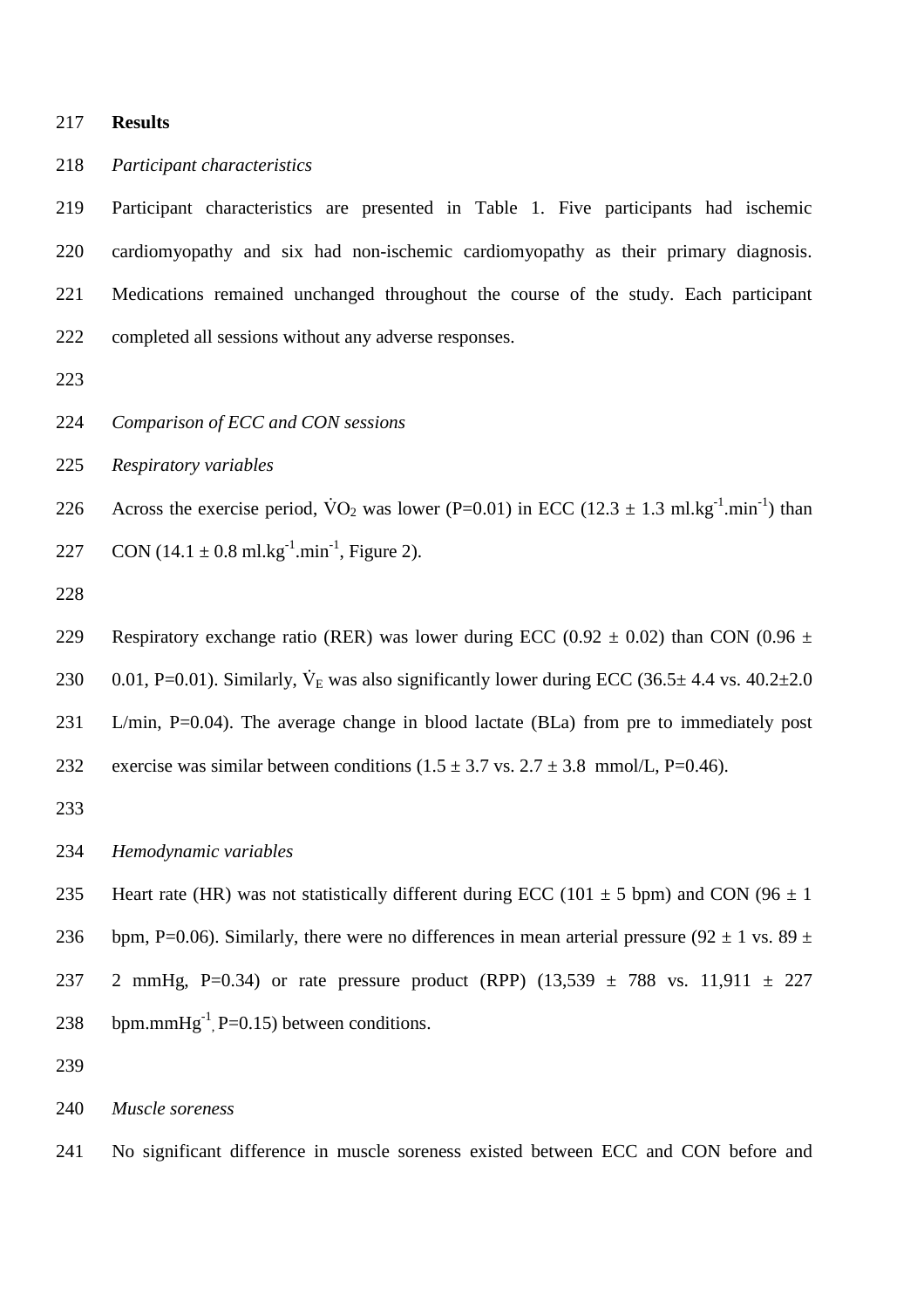242 immediately after exercise  $(0.82 \pm 1.4 \text{ vs. } 0.82 \pm 1.3 \text{ cm})$ . Muscle soreness was significantly 243 higher 24 hours  $(3.0 \pm 3.1 \text{ vs. } 0.5 \pm 0.9 \text{ cm}, \text{ P=0.02})$  and 48 hours after ECC exercise 244 compared to CON  $(2.1 \pm 2.1 \text{ vs. } 0.9 \pm 0.7 \text{ cm}, \text{ P=0.01})$ , but this difference diminished 72 245 hours post-exercise  $(0.5 \pm 2.0 \text{ vs. } 0.0 \pm 0.4 \text{ cm}, P=0.38)$ .

- 
- 

### **Discussion**

249 The principal finding of this study is that, when matched for workload,  $\dot{V}O_2$  was significantly (~13%) lower during ECC compared to CON cycling in patients with CHF. This is 251 consistent with previous research in healthy populations reporting lower  $\rm\ddot{V}O_{2}$  responses to ECC than CON when matched for workload (1, 11, 36). ECC did not evoke significantly higher cardiovascular demand, with similar HR, BP and RPP responses, to CON. The 254 corollary is that, for a given  $\rm \dot{V}O_2$ , higher workloads can be attained during ECC. Exercise that elicits a higher localized muscular stimulus, in the absence of increased cardiovascular demand, is a clinically relevant finding for patients with CHF in whom skeletal muscle maladaptations contribute significantly to exercise intolerance and impaired aerobic capacity (14).

 Some previous studies have compared ECC and CON in clinical populations (4, 5, 17, 27, 38, 40). These studies are broadly consistent with our data, in that they report higher power outputs during ECC. Besson et al. (4) concluded that ECC was a safe alternative to CON in CHF, inducing functional improvements in 6 min walk time following a seven week ECC training program. Using the same protocol, the group conducted a follow up study concluding that ECC induced similar improvements in maximal capacity and superior strength (triceps surae) increases compared to CON (5). However, in both studies, workload (W) was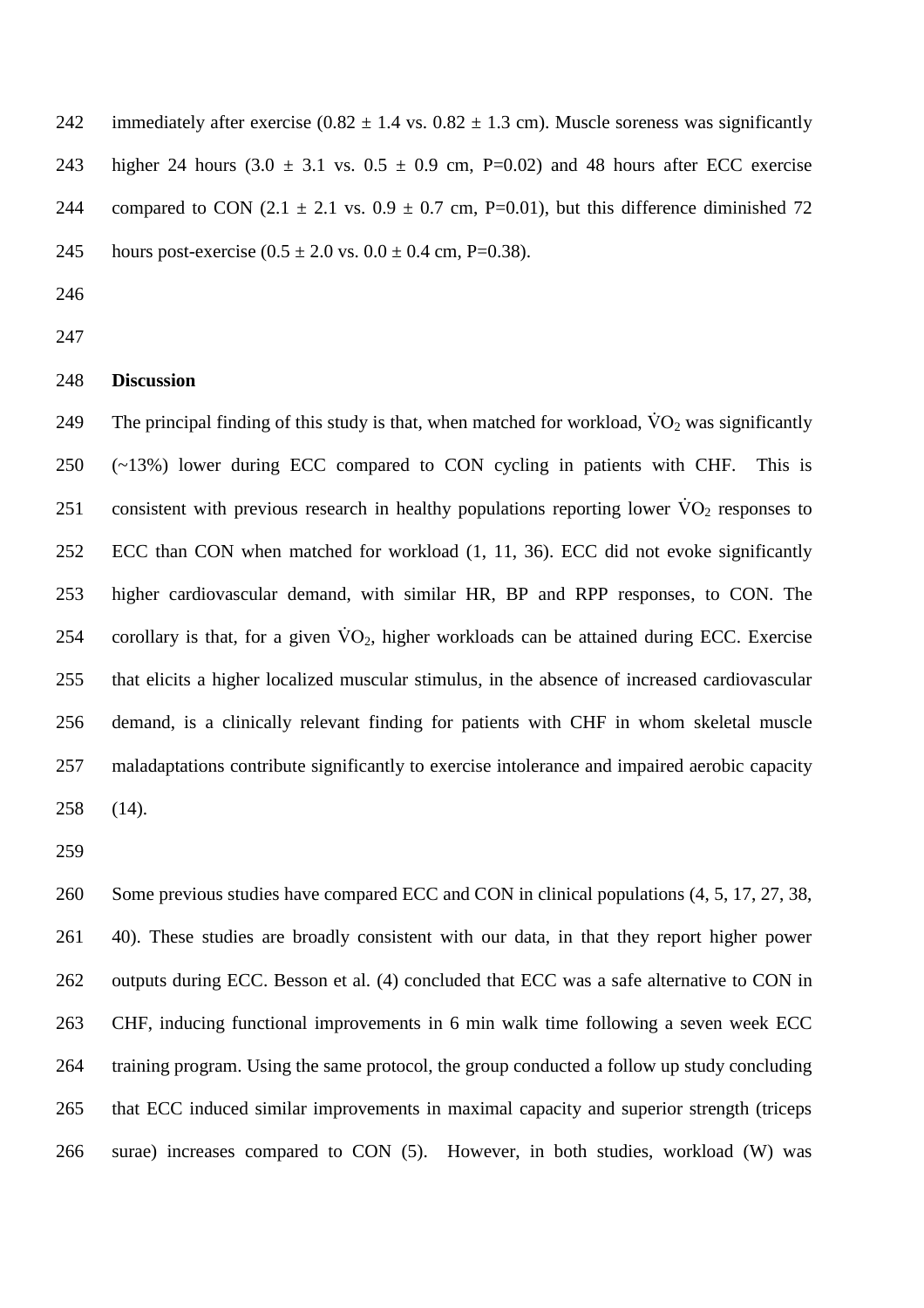267 subjectively matched between conditions. Theodorou et al. (40) assessed the effect of ECC exercise in participants with CHF via stair descending and ascending exercise. Eccentric and isometric torque was reported to be greater in the ascending group, with concentric torque similar between conditions. Although, the aforementioned studies used a between-subjects design and individual differences may partially explain the results. The present study is therefore the first, to our knowledge, to closely match intensity between conditions and use a within-subjects design, allowing valid comparisons to be made between the acute responses to ECC and CON cycling in individuals with CHF.

276 In addition to a lower  $\dot{V}O_2$  response, we also observed significantly lower  $\dot{V}_E$  and RER values during ECC. These results indicate that, when matched for workload, ECC can be performed with a lower respiratory demand compared to CON. One of the mechanisms that may be responsible for the lower oxygen demand involves actin-myosin cross-bridge cycling. During ECC contractions some cross-bridges are forcibly detached, allowing ATP to be stored, thereby lowering metabolic cost (33). Achieving a similar exercise workload with a significantly lower oxygen demand is a clinically relevant and novel finding for CHF patients, who commonly experience dyspnea, impaired skeletal muscle function and exercise intolerance.

 We reported a slightly increased HR during the ECC bout (~5 bpm, not statistically significant). This is in contrast to two previous studies in healthy individuals, where a lower hemodynamic burden (e.g. HR, BP) was reported during ECC compared to CON exercise (11, 36). We speculate that our findings reflect the unfamiliar ECC cycling stimulus, which our previous work shows can potentially exaggerate HR response, and that HR during ECC cycling decreases with repeated exposures (36). Previous work by Penailillo et al. (36)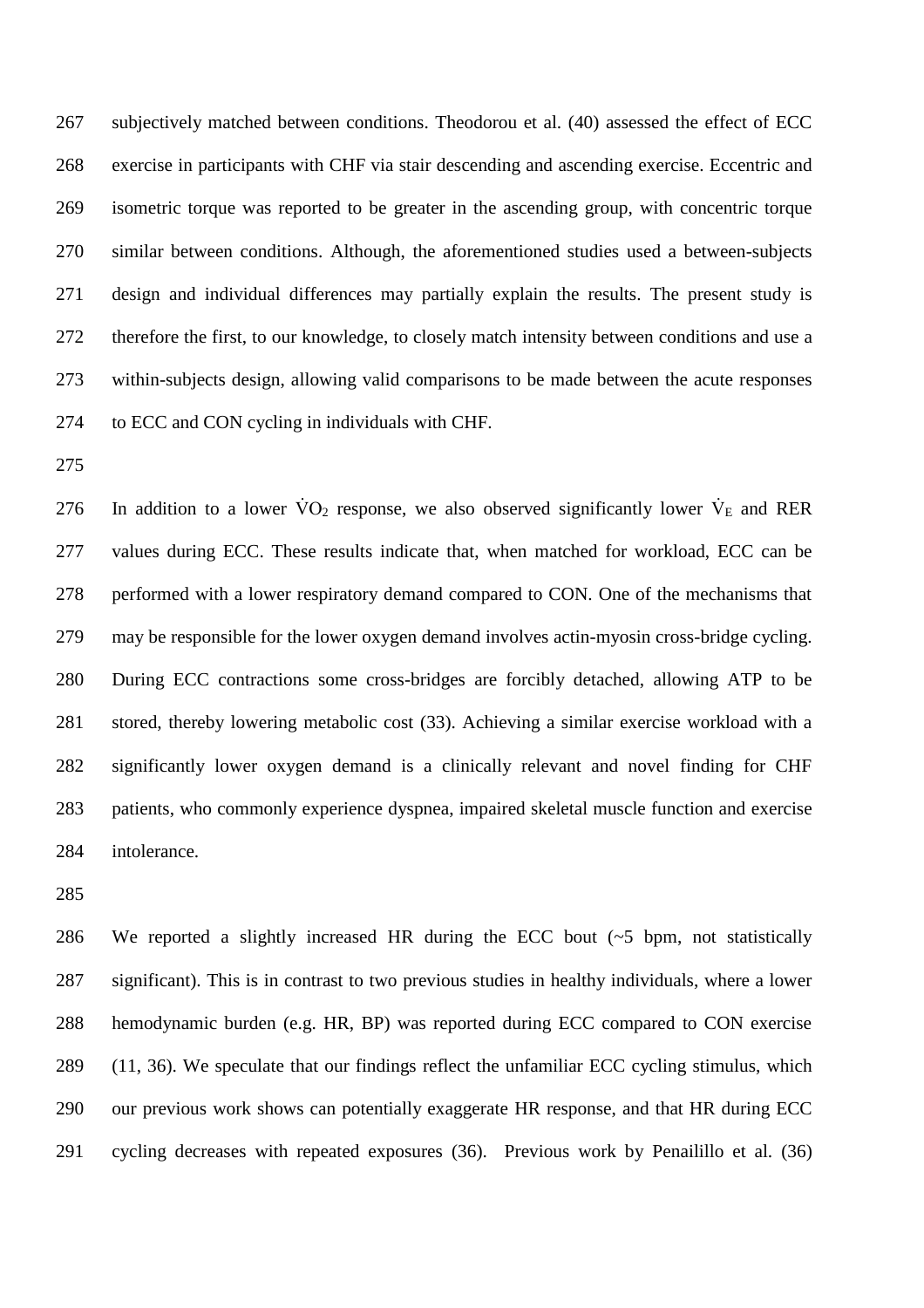indicated that the HR response to an initial bout of ECC exercise is exaggerated, with subsequent bouts of ECC at identical workloads eliciting a 12% lower HR response. The mechanisms underlying this are currently not well understood, however the authors speculated that this may be due to elevated metabolic stress or cycling efficiency experienced during an initial ECC session. Meyer et al. (27) examined coronary artery disease patients with preserved ventricular function and found HR during ECC was consistently higher than during CON across a 20-min protocol following 5 and 8 weeks of a training program. In contrast, significantly lower HRs during ECC were recorded by Besson et al. (4) in ECC trained patients with CHF. In a similar population, who also underwent a training program, Theodorou et al. (40) also reported lower HRs in the descending stair group following 6 weeks of training, although no statistical analysis was provided. However, the subjective quantification of workload in these studies complicates interpretation of the results. In the present study, HR responses during ECC were not significantly different compared to CON at matched workloads. This may be related to the medication regimes of our participants, which attenuate HR and BP responses to exercise. Additionally, the difference between ECC and CON HR responses has been demonstrated to be intensity-dependent, with HR during concentric exercise increasing more steeply with increasing workload (11). It is therefore possible that the workload performed in this study was too light to reveal significant differences in HR between the two conditions. Similarly, BP and RPP responses did not significantly differ between the conditions. Given that RPP is an index of myocardial oxygen demand (16), this finding has important implications and indicates that ECC exercise can be performed with a similar hemodynamic response to CON exercise in patients with CHF.

 Average levels of BLa were higher following CON, although this did not reach statistical significance. These results are consistent with Perry et al. (37) and Dufour et al. (11) who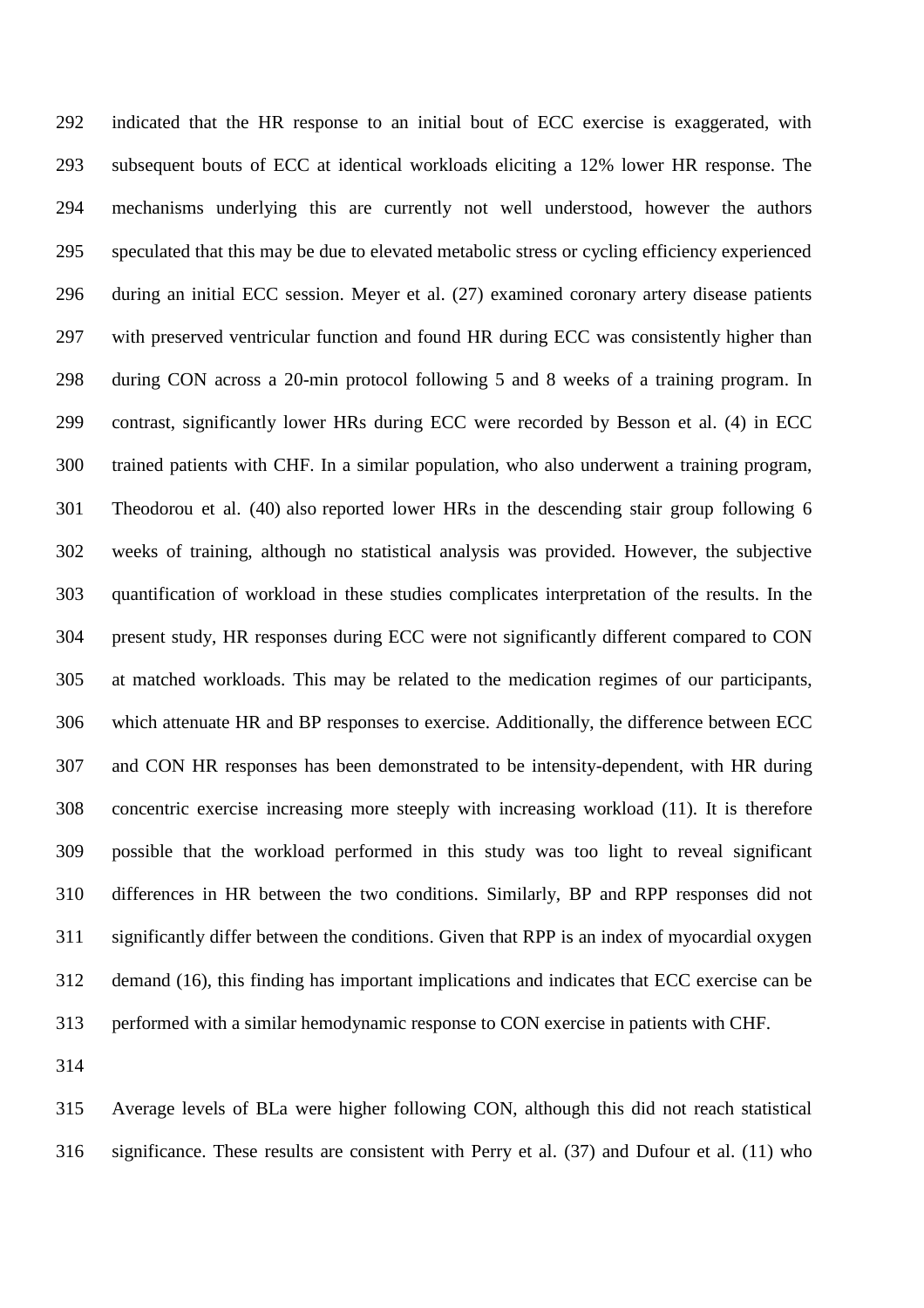reported that ECC BLa did not accumulate in healthy populations until participants had reached higher intensities (300 W) of cycling. Due to the low aerobic capacity in our participants (in comparison to healthy populations), average power output did not exceed 90W during the exercise conditions. The average absolute (pre/post) change in BLa was therefore small but, importantly, was not higher under the ECC condition.

 Muscle soreness was significantly higher 24 and 48 hours after ECC compared to CON, despite the fact that we matched cadence at 40 rpm for both conditions, as ECC is better tolerated at slower speeds (6). These findings concur with those of Penailillo et al. (36) and Elmer et al. (12) Although eccentric contractions demonstrate mechanical efficiency through recruitment of fewer muscle fibers for a given level of tension (22, 39), increased muscle soreness occurs due to connective tissue damage and inflammation (23). Only responses to a single bout of ECC and CON were investigated in this study and we were therefore unable to examine the repeated bout effect, whereby muscle soreness decreases significantly following subsequent ECC bouts (30).

 Several limitations of the present study are germane. Due to the highly specific nature of our sample, our results cannot necessarily be extrapolated to all patients with cardiac-related conditions. Also, although several females underwent the screening process, only one satisfied the inclusion criteria. Thus, these results may not necessarily translate to females. The order of the exercise sessions was unable to be randomized because we needed to carefully assess ECC responses in order to match subsequent CON sessions. However, our approach did allow us to match the conditions for power output, allowing valid comparisons to be made.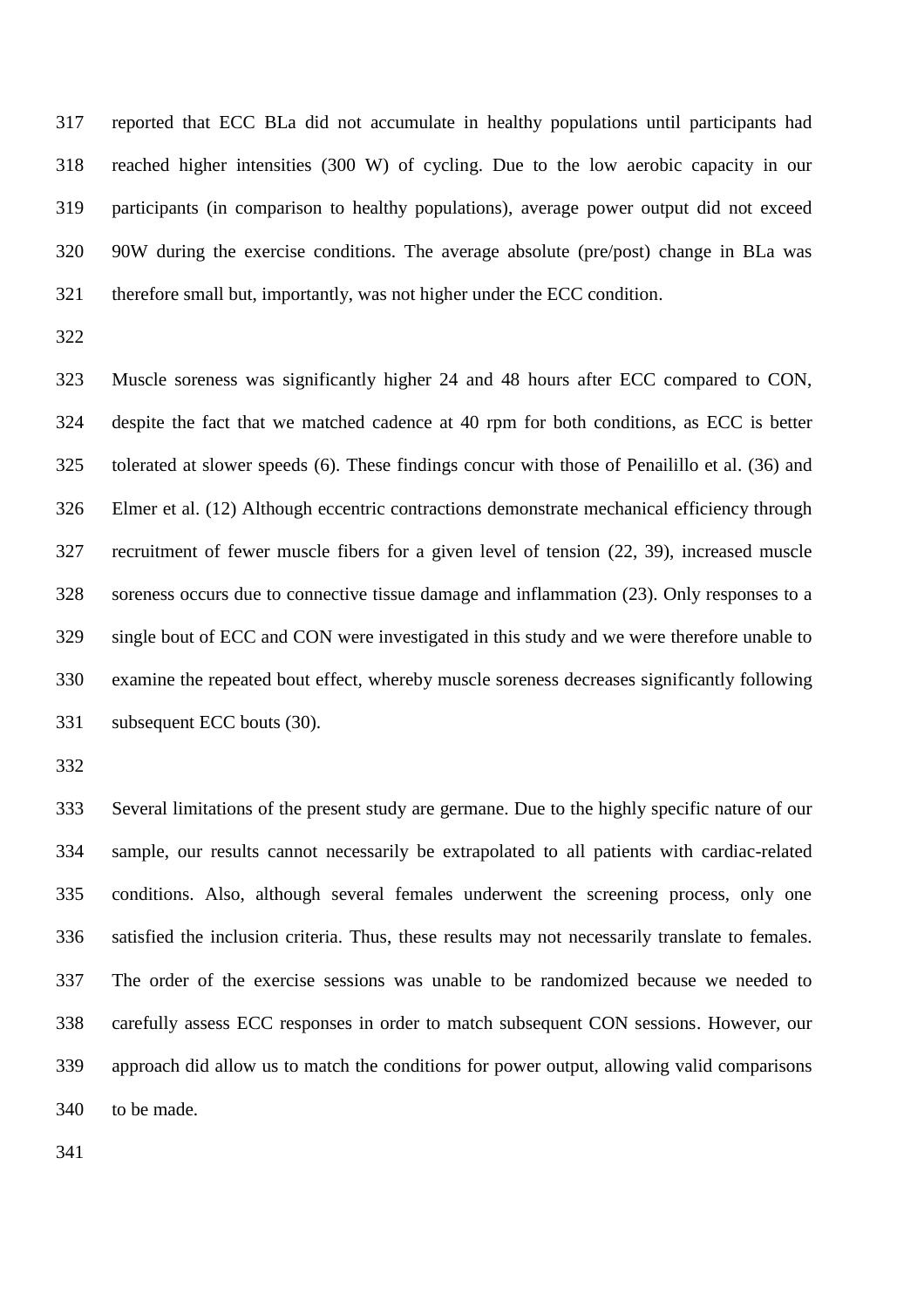The present study investigated the responses to ECC and CON. Currently, this form of exercise requires relatively expensive ECC ergometers, which may be a barrier to its uptake for many cardiac rehabilitation programs. However, cycling is only one form of ECC exercise. Walking down hill, controlled lowering into a chair or lowering weights are all functional eccentric based movements requiring little expense while taking advantage of the unique properties of ECC contractions. Future studies should investigate if our promising results related to ECC are also applicable to these more accessible exercise options.

 In conclusion, this study has confirmed that, when matched for workload, ECC is performed at a lower oxygen demand in comparison to CON in patients with CHF. Furthermore, this can be attained with a similar hemodynamic demand. These findings suggest that greater external workloads may be achieved eccentrically, for a given oxygen demand thereby creating a foundation for further research. As functional capacity is severely restricted in patients with CHF, ECC exercise has potential to enhance much needed peripheral adaptations and functional capacity.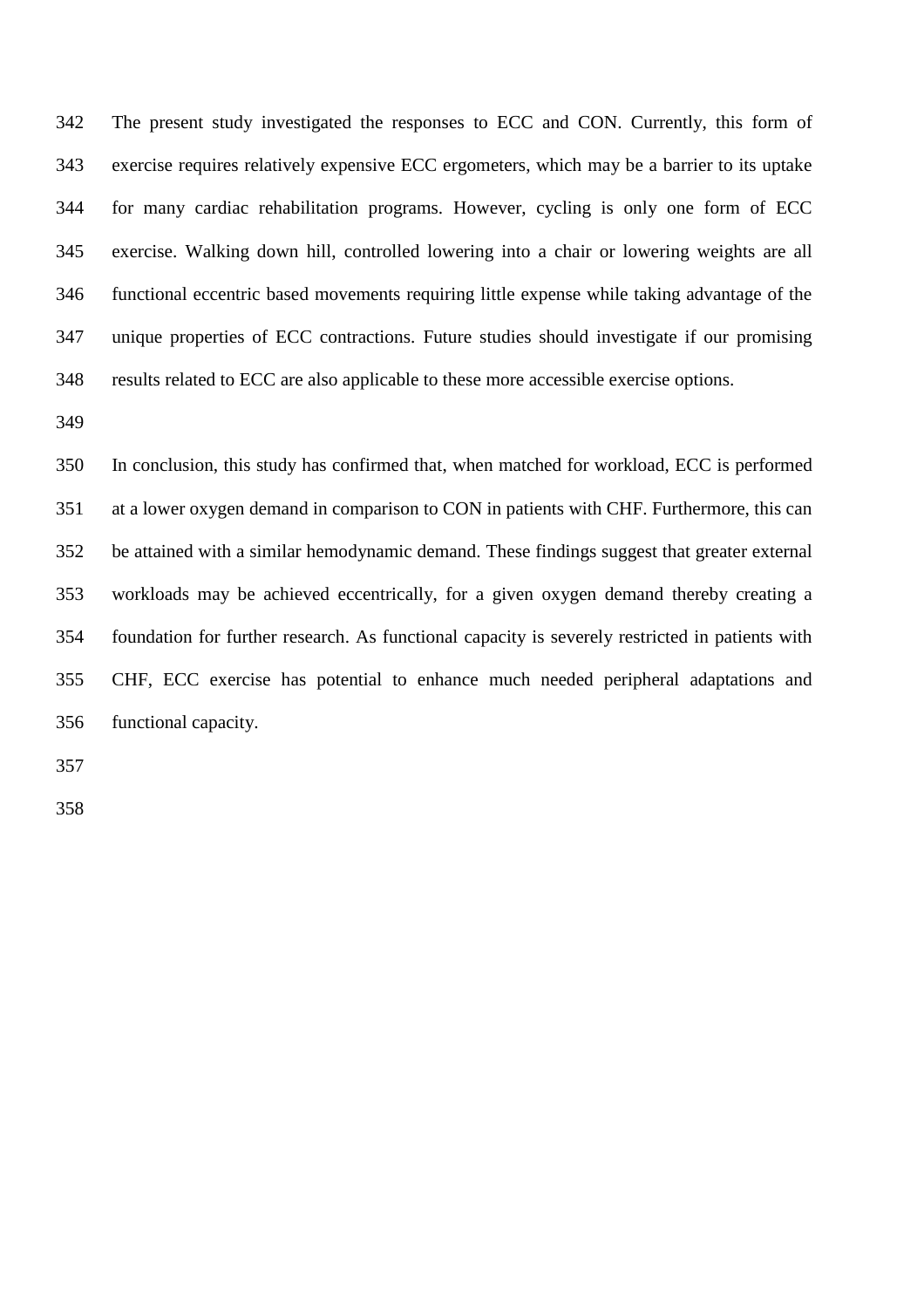| 359 | <b>Acknowledgements</b> |
|-----|-------------------------|
|-----|-------------------------|

| 360 | This work was supported by a Vanguard Grant (100576) from the National Heart Foundation |
|-----|-----------------------------------------------------------------------------------------|
| 361 | and Professor Green's research is supported by an NHMRC Principal Research Fellowship   |
| 362 | (1090914). Lauren Chasland was supported by a REDIMED honours scholarship.              |

 The authors would like to thank Dr. Aravinda Selvarajah and Dr. Yi Xian Chan for their medical supervision of the graded exercise tests. The expert technical assistance of Tony Roby, Chunbo Liu and Jude Ng is also gratefully acknowledged.

# **Conflict of Interest**

 The results of this study do not constitute endorsement by the American College of Sports Medicine. The authors also wish to declare that the results of this study are presented clearly, honestly, and without fabrication, falsification, or inappropriate data manipulation.

- 
- 
- 
- 
- 
- 
- 
- 
- 
- 
- 
- 
-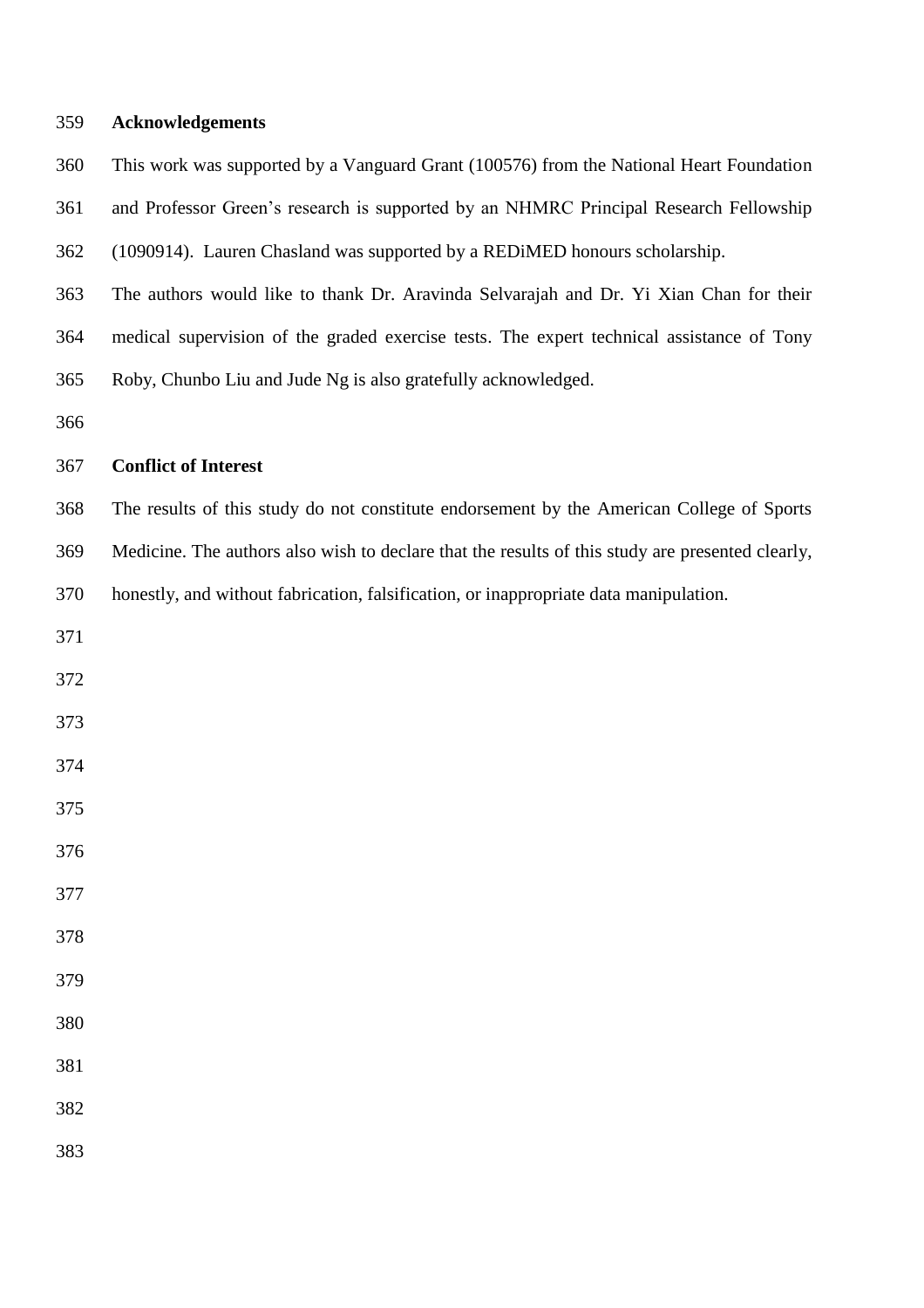# **Figure legend**

 Figure 1: Power outputs (W) during the 5 minute exercise protocol in the ECC and CON conditions.

- 389 Figure 2: Difference in power output (W),  $\text{VO}_2(\text{ml.kg}^{-1}.\text{min}^{-1})$ , RER (ml.kg<sup>-1</sup>.min<sup>-1</sup>), and  $\text{V}_E$
- (L/min) between ECC and CON. Data are expressed as a percent (%) of ECC, illustrating a
- 391 significantly higher power output (W), with a lower  $\rm{VO}_2$ , RER and  $\rm{V}_E$  during the ECC
- condition compared to the CON session.
- 393  $* P< 0.01, \# P< 0.05$
- 
- 
- 
- 
- 
- 
- 
- 
- 
- 
- 
- 
- 
- 
- 
-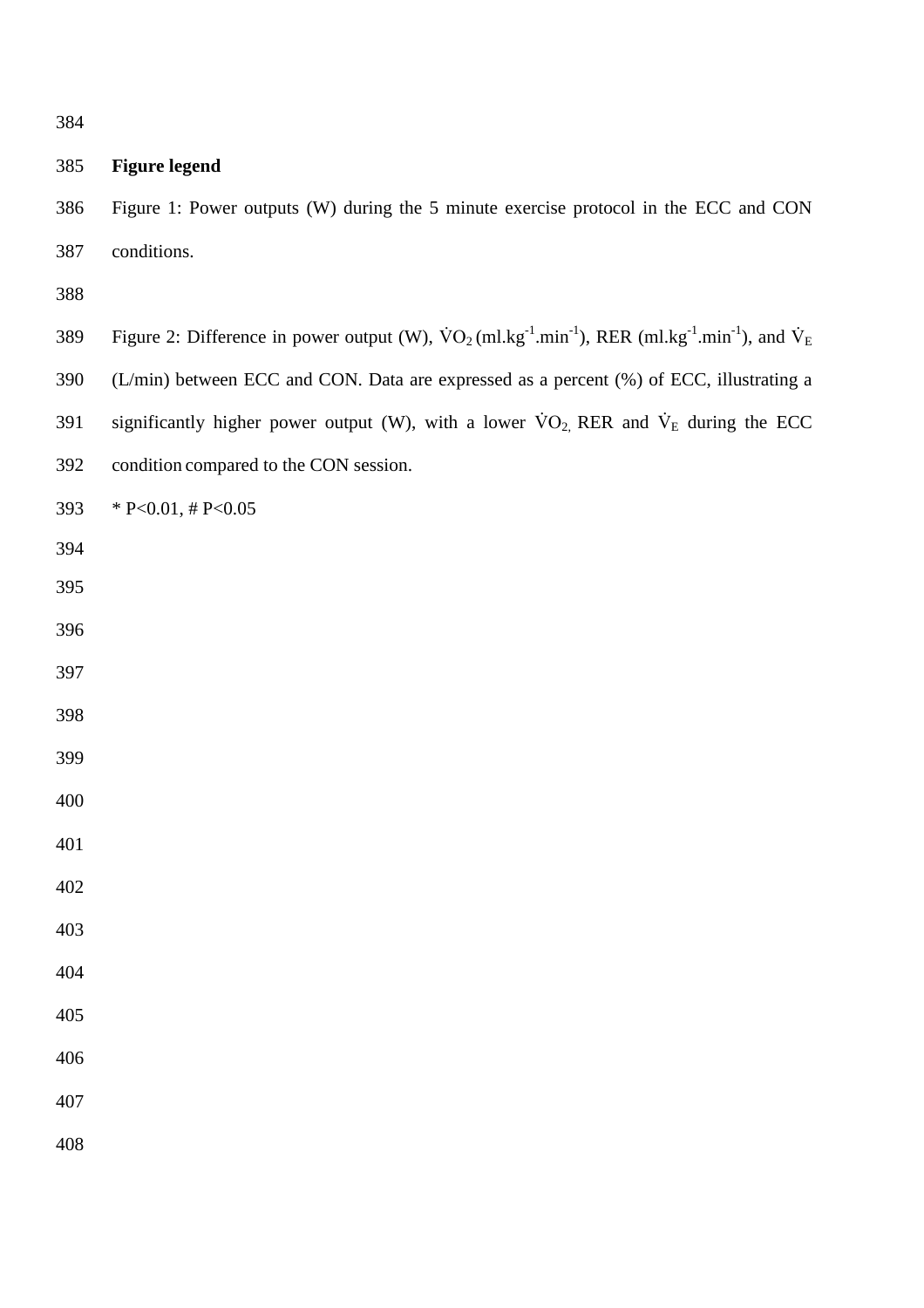#### **References**

- 1. Abbott BC, Bigland B, Ritchie JM. The physiological cost of negative work. *J Physiol.* 1952;117(3):380-90.
- 2. American College of Sports Medicine. ACSM's guidelines for exercise testing and 413 prescription. 9th ed. Philadelphia: Lippincott Williams & Wilkins; 2013.
- 3. Anker SD, Coats AJ. Cardiac cachexia: a syndrome with impaired survival and immune and neuroendocrine activation. *Chest.* 1999;115(3):836-47.
- 4. Besson D, Joussain C, Gremeaux V, et al. Eccentric training in chronic heart failure: feasibility and functional effects. Results of a comparative study. *Ann Phys Rehabil Med.* 2013;56(1):30-40.
- 5. Casillas JM, Besson D, Hannequin A, et al. Effects of an eccentric training personalized by a low rate of perceived exertion on the maximal capacities in chronic heart failure: a randomized controlled trial. *Eur J Phys Rehabil Med.* 2016;52(2):159-68.
- 6. Chapman D, Newton M, Sacco P, Nosaka K. Greater muscle damage induced by fast versus slow velocity eccentric exercise. *Int J Sports Med.* 2006;27(8):591-8.
- 7. Clark AL, Poole-Wilson PA, Coats AJ. Exercise limitation in chronic heart failure: central role of the periphery. *J Am Coll Cardiol.* 1996;28(5):1092-102.
- 8. Coats AJ. The "muscle hypothesis" of chronic heart failure. *J Mol Cell Cardiol.*  1996;28(11):2255-62.
- 9. Costanzo MR, Augustine S, Bourge R, et al. Selection and treatment of candidates for heart transplantation. A statement for health professionals from the Committee on Heart Failure and Cardiac Transplantation of the Council on Clinical Cardiology, American Heart Association. *Circulation.* 1995;92(12):3593-612.
- 10. De Maeyer C, Beckers P, Vrints CJ, Conraads VM. Exercise training in chronic heart failure. *Ther Adv Chronic Dis.* 2013;4(3):105-17.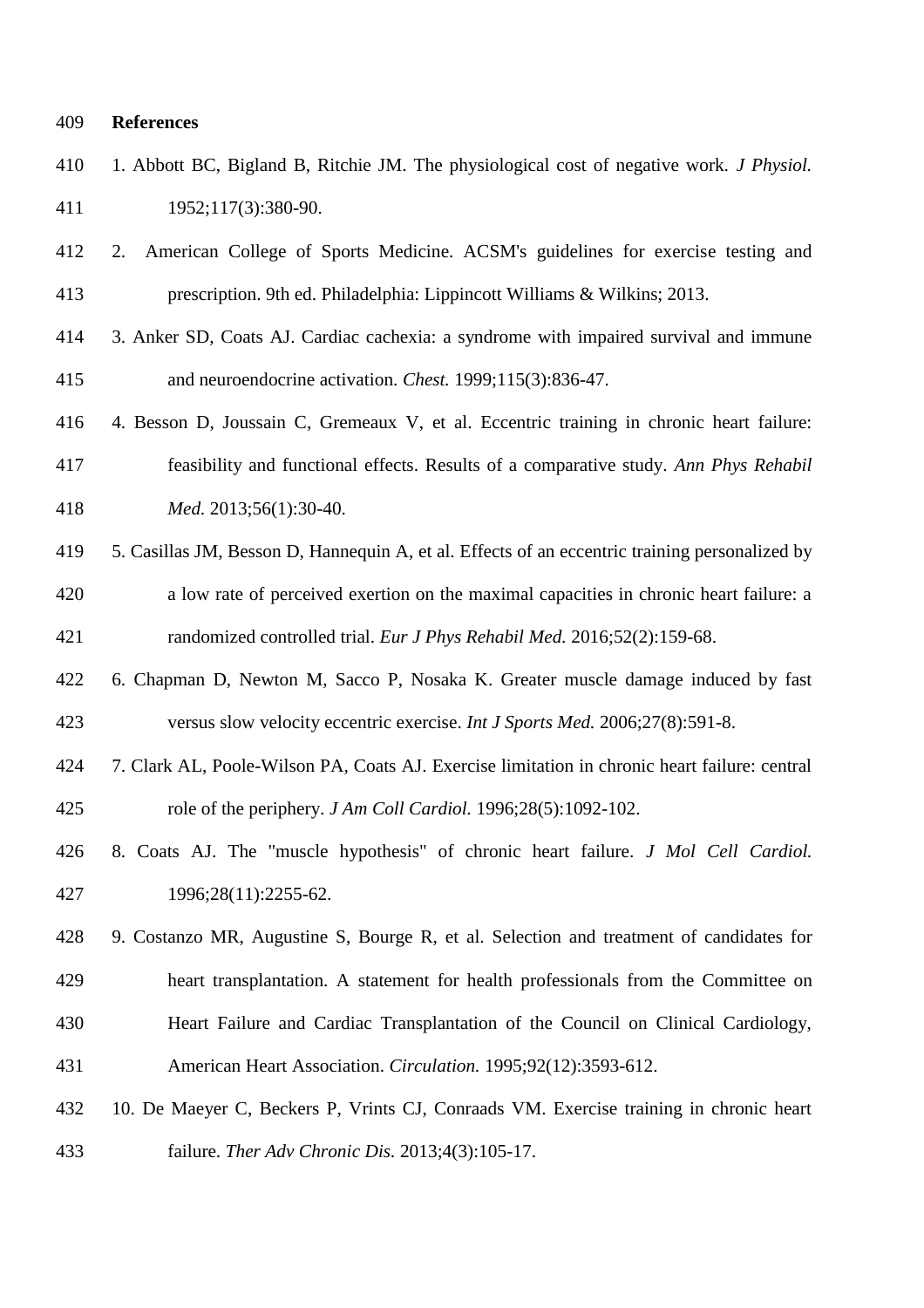- 11. Dufour SP, Lampert E, Doutreleau S, et al. Eccentric cycle exercise: training application of specific circulatory adjustments. *Med Sci Sports Exerc*. 2004;36(11):1900-6.
- 12. Elmer SJ, McDaniel J, Martin JC. Alterations in neuromuscular function and perceptual responses following acute eccentric cycling exercise. *Eur J Appl Physiol*. 2010;110(6):1225-33.
- 13. Erbs S, Hollriegel R, Linke A, et al. Exercise training in patients with advanced chronic heart failure (NYHA IIIb) promotes restoration of peripheral vasomotor function, induction of endogenous regeneration, and improvement of left ventricular function. *Circ Heart Fail.* 2010;3(4):486-94.
- 14. Fulster S, Tacke M, Sandek A, et al. Muscle wasting in patients with chronic heart failure: results from the studies investigating co-morbidities aggravating heart failure (SICA-HF). *Eur Heart J.* 2013;34(7):512-9.
- 15. Giannuzzi P, Temporelli PL, Corra U, Tavazzi L, Group E-CS. Antiremodeling effect of long-term exercise training in patients with stable chronic heart failure: results of the Exercise in Left Ventricular Dysfunction and Chronic Heart Failure (ELVD-CHF) Trial. *Circulation.* 2003;108(5):554-9.
- 16. Gobel FL, Norstrom LA, Nelson RR, Jorgensen CR, Wang Y. The rate-pressure product as an index of myocardial oxygen consumption during exercise in patients with angina pectoris. *Circulation.* 1978;57(3):549-56.
- 17. Gremeaux V, Duclay J, Deley G, et al. Does eccentric endurance training improve walking capacity in patients with coronary artery disease? A randomized controlled pilot study. *Clin Rehabil*. 2010;24(7):590-9.
- 18. Hambrecht R, Fiehn E, Weigl C, et al. Regular physical exercise corrects endothelial dysfunction and improves exercise capacity in patients with chronic heart failure. *Circulation.* 1998;98(24):2709-15.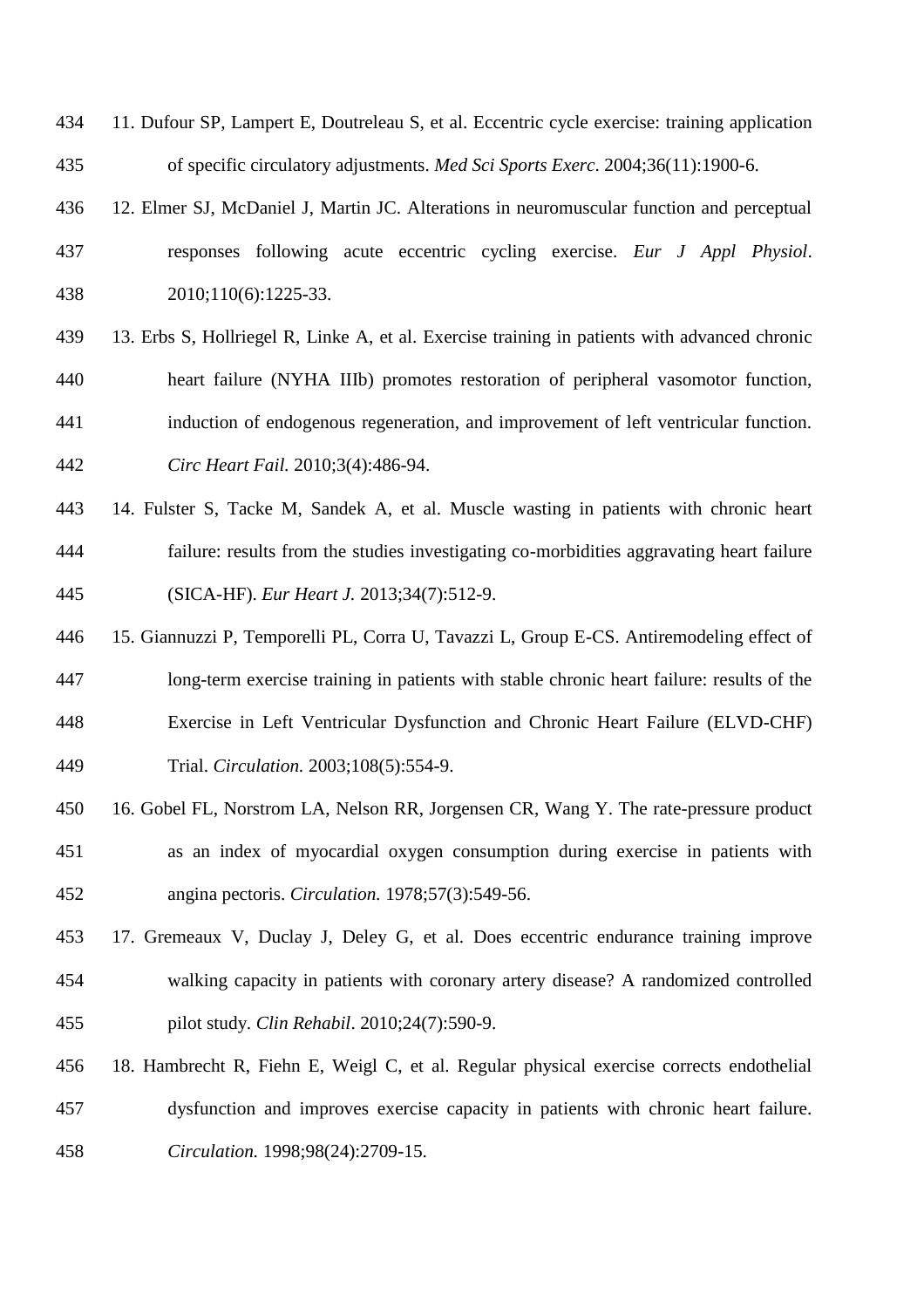- 19. Heidenreich PA, Albert NM, Allen LA, et al. Forecasting the impact of heart failure in the United States: a policy statement from the American Heart Association. *Circ Heart Fail.* 2013;6(3):606-19.
- 20. Isner-Horobeti ME, Dufour SP, Vautravers P, Geny B, Coudeyre E, Richard R. Eccentric exercise training: modalities, applications and perspectives. *Sports Med.*  2013;43(6):483-512.
- 21. Jackson G, Gibbs CR, Davies MK, Lip GY. ABC of heart failure. Pathophysiology. *BMJ.*  2000;320(7228):167-70.
- 22. Katz B. The relation between force and speed in muscular contraction. *J Physiol.* 1939;96(1):45-64.
- 23. Lau WY, Blazevich AJ, Newton MJ, Wu SS, Nosaka K. Changes in electrical pain threshold of fascia and muscle after initial and secondary bouts of elbow flexor eccentric exercise. *Eur J Appl Physiol.* 2015;115(5):959-68.
- 24. Maiorana A, O'Driscoll G, Cheetham C, et al. Combined aerobic and resistance exercise training improves functional capacity and strength in CHF. *J Appl Physiol.* 2000;88(5):1565-70.
- 25. Maiorana A, O'Driscoll G, Dembo L, et al. Effect of aerobic and resistance exercise training on vascular function in heart failure. *Am J Physiol Heart Circ Physiol*. 2000;279(4):H1999-2005.
- 26. Mancini DM, Eisen H, Kussmaul W, Mull R, Edmunds LH, Jr., Wilson JR. Value of peak exercise oxygen consumption for optimal timing of cardiac transplantation in ambulatory patients with heart failure. *Circulation.* 1991;83(3):778-86.
- 27. Meyer K, Steiner R, Lastayo P, et al. H, Hoppeler H. Eccentric exercise in coronary patients: central hemodynamic and metabolic responses. *Med Sci Sports Exerc.* 2003;35(7):1076-82.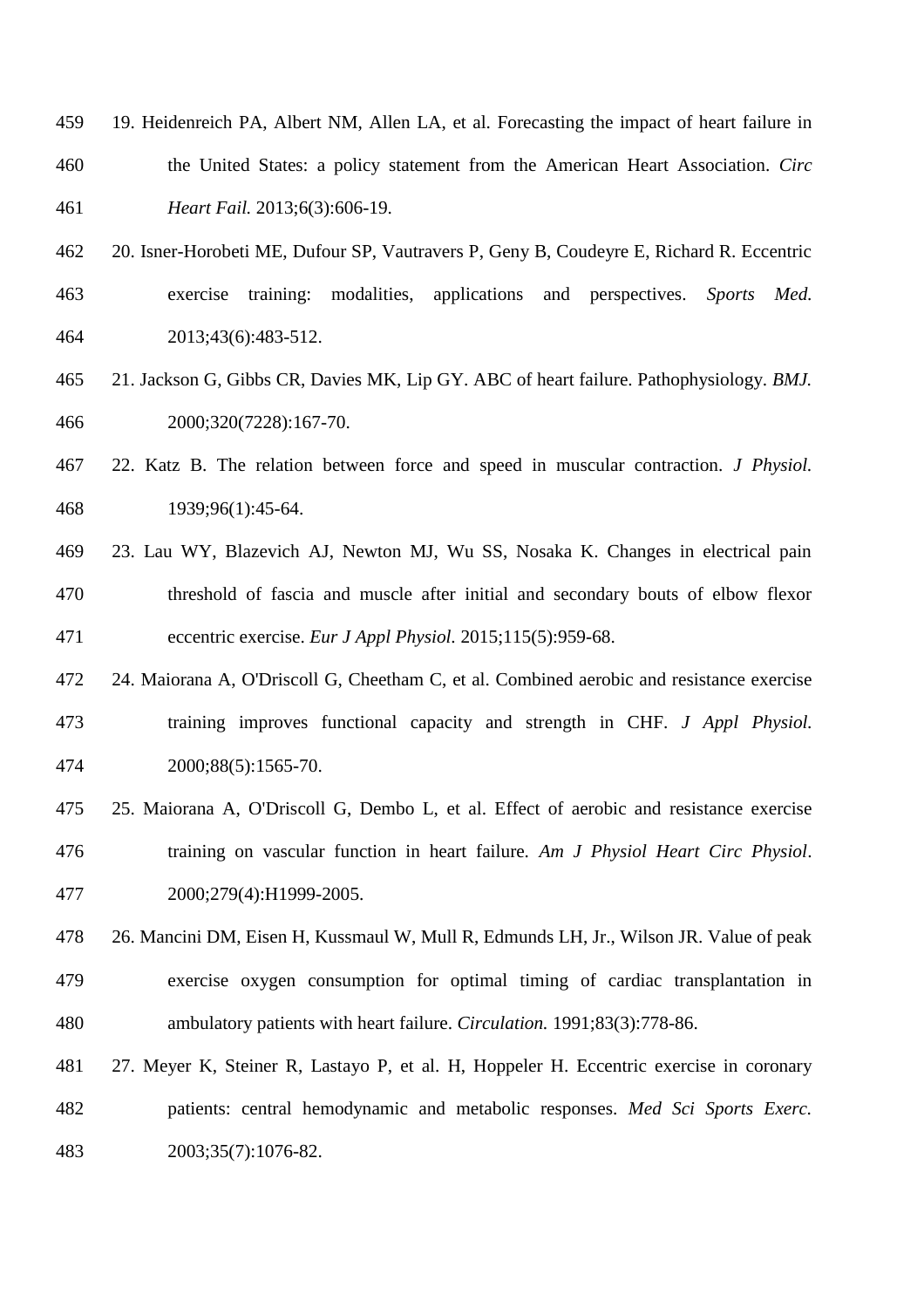| 484 | 28. Mozaffarian D, Benjamin EJ, Go AS, et al. Heart disease and stroke statistics-2016      |
|-----|---------------------------------------------------------------------------------------------|
| 485 | update: a report from the American Heart Association. <i>Circulation</i> . 2016;133(4):e38- |
| 486 | e360.                                                                                       |

- 29. Mozaffarian D, Benjamin EJ, Go AS, et al. Heart disease and stroke statistics-2015 update: a report from the American Heart Association. *Circulation*. 2015;131(4):e29- 322.
- 30. Nosaka K, Sakamoto K, Newton M, Sacco P. How long does the protective effect on eccentric exercise-induced muscle damage last? *Med Sci Sports Exerc.* 2001;33(9):1490-5.
- 31. O'Connor CM, Whellan DJ, Lee KL, et al. Efficacy and safety of exercise training in patients with chronic heart failure: HF-ACTION randomized controlled trial. *JAMA*. 2009;301(14):1439-50.
- 32. O'Loughlin C, Murphy NF, Conlon C, O'Donovan A, Ledwidge M, McDonald K. Quality of life predicts outcome in a heart failure disease management program. *Int J Cardiol.* 2010;139(1):60-7.
- 33. Ortega JO, Lindstedt SL, Nelson FE, Jubrias SA, Kushmerick MJ, Conley KE. Muscle force, work and cost: a novel technique to revisit the Fenn effect. *J Exp Biol.*  501 2015;218(Pt 13):2075-82.
- 34. Panizzolo FA, Maiorana AJ, Naylor LH, et al. Gait analysis in chronic heart failure: The calf as a locus of impaired walking capacity. *J Biomech*. 2014;47(15):3719-25.
- 35. Panizzolo FA, Maiorana AJ, Naylor LH, et al. Is the soleus a sentinel muscle for impaired aerobic capacity in heart failure? *Med Sci Sports Exerc.* 2015;47(3):498-508.
- 36. Penailillo L, Blazevich A, Numazawa H, Nosaka K. Metabolic and muscle damage profiles of concentric versus repeated eccentric cycling. *Med Sci Sports Exerc.*  2013;45(9):1773-81.